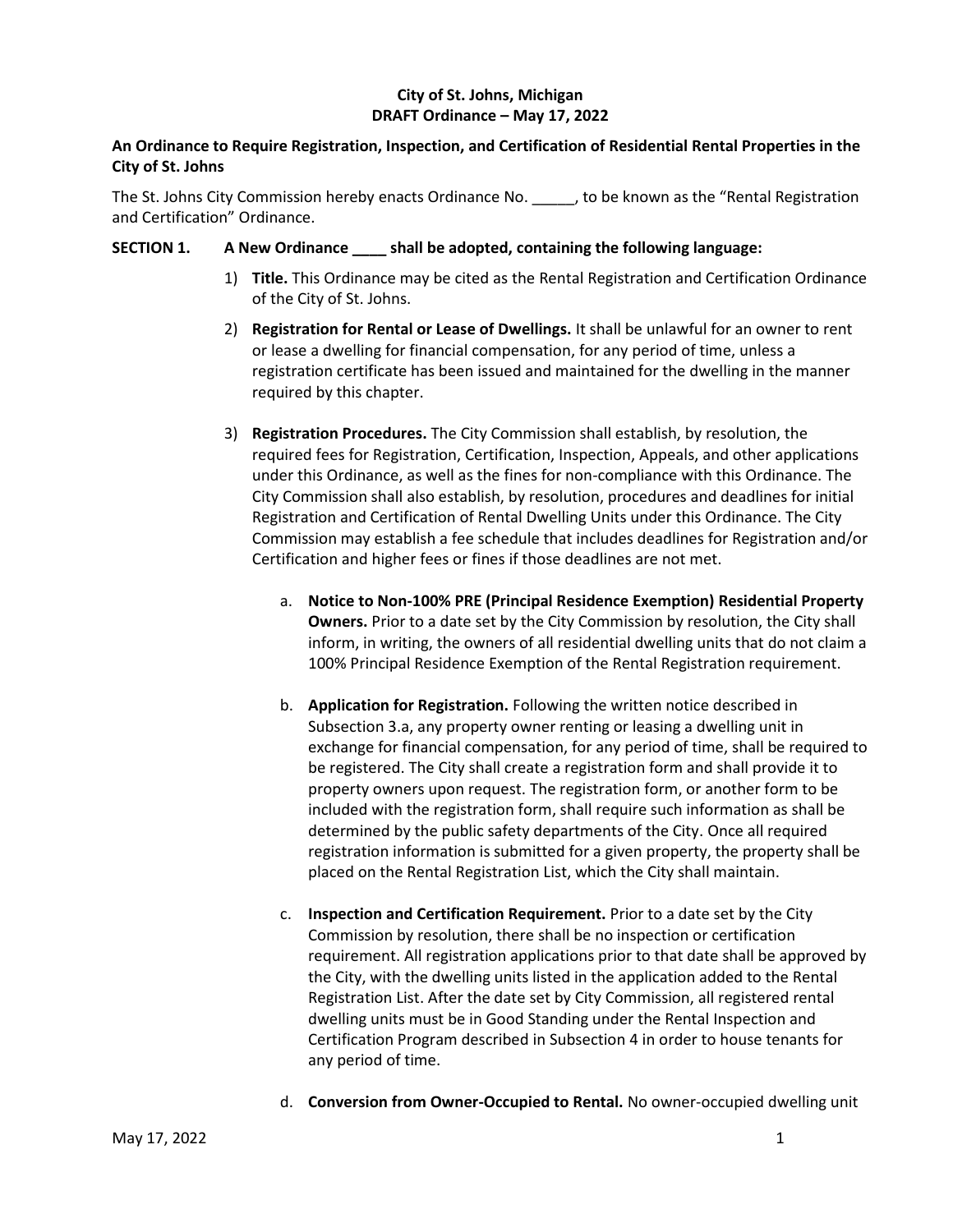shall be rented or leased for financial compensation for any period of time until the following requirements have been met.

- i. The Rental Registration Application must be submitted and the dwelling unit must be added to the Rental Registration List.
- ii. The Principal Residence Exemption for the dwelling unit must be voided by the City Assessor.
- iii. An Inspection as described in Subsection 3.b.iii must occur, and the dwelling must be Certified by the Inspector.
- iv. All required fees must be paid.
- e. **Newly Created Rental Dwelling Units.** When a dwelling unit is newly constructed, or created through renovation, the City shall register the unit as a rental at the time of the issuance of a Certificate of Occupancy, unless the property owner submits a Principal Residence Exemption claim to the City Assessor. There shall be no fee for registering a newly created dwelling unit, provided that all required Zoning and Building Fees have been paid.
- f. **Removal from Rental Registration List.** If a property owner is approved for a Principal Residence Exemption, or otherwise demonstrates to the City that the dwelling unit is not being rented or leased, and is not being marketed for rental or lease (for any period of time), the property shall be removed from the Rental Registration List.
- 4) **Rental Inspection and Certification Program.** Beginning on a date to be set by the City Commission by resolution, it shall be unlawful for an owner to rent or lease a dwelling for financial compensation unless the dwelling unit is in "Good Standing" under the Rental Inspection and Certification program, as described below.
	- a. **Good Standing.** A dwelling unit shall be considered in "Good Standing" if it meets the following criteria:
		- i. A registration application has been submitted to the City and the dwelling unit is included on the Rental Registration List described in Subsection 3.
		- ii. The dwelling unit was Certified following an inspection of the building it is located within by the City, as described in Subsection 3.c-d within the previous three calendar years OR the building the dwelling unit is located within is scheduled for its first inspection under the Rental Inspection and Certification Program within the coming three calendar years.
		- iii. All required fees have been paid.
	- b. **Inspection Requirement.** The owners of all dwelling units listed in the Rental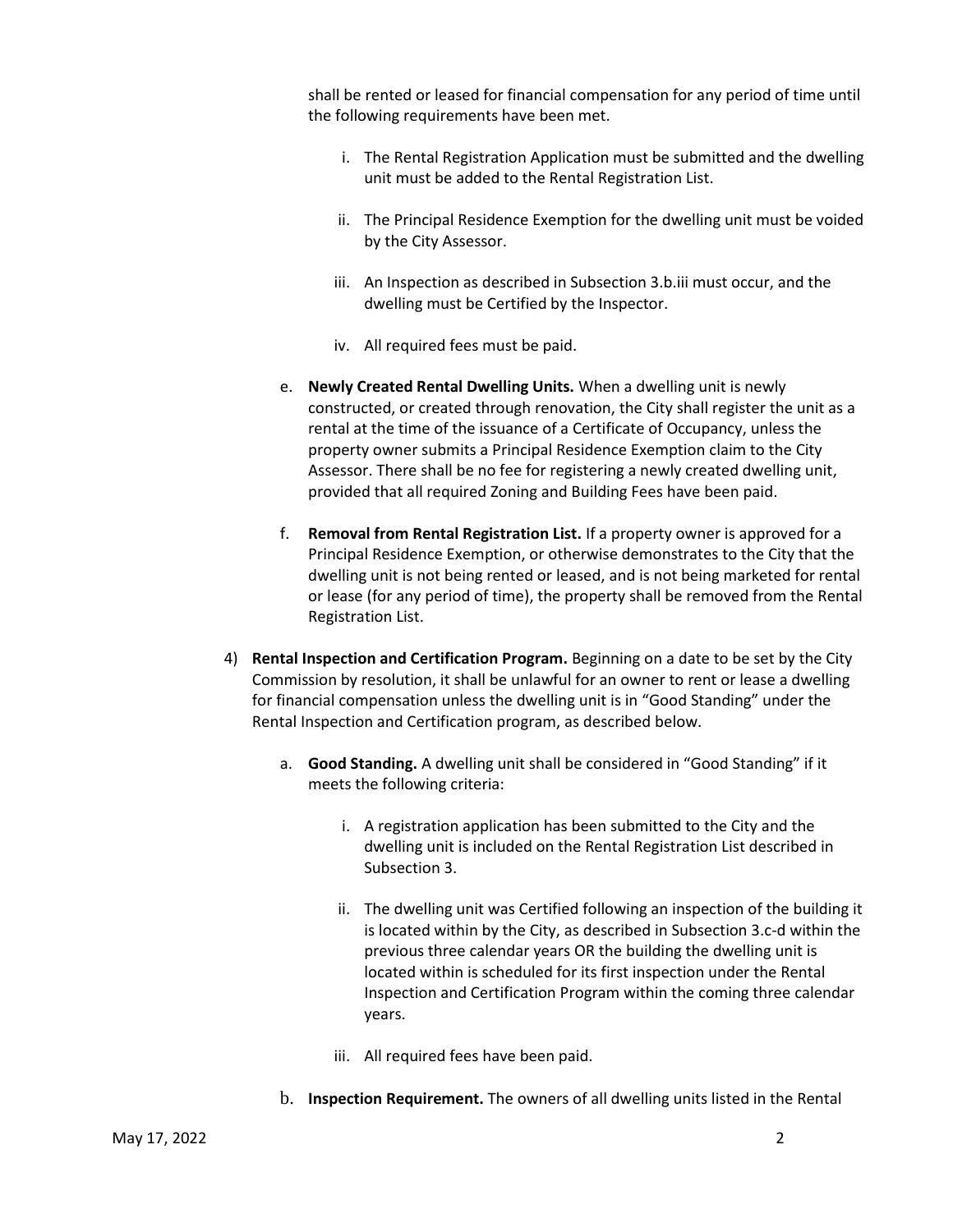Registration List shall make their dwellings available for inspections by the City once in every third calendar year.

- i. After a date to be set by the City Commission by resolution, the City shall divide the buildings containing dwelling units on the Rental Registration List into three Groups, and shall notify property owners of the Group each building has been assigned to.
	- 1. Group 1 shall be inspected in a year to be established by the City Commission by resolution, and each subsequent third year, for as long as any dwelling units in the building remain on the Rental Registration List.
	- 2. Group 2 shall be inspected in the year after Group 1, and each subsequent third year, for as long as any dwelling units in the building remain on the Rental Registration List.
	- 3. Group 3 shall be inspected the year after Group 2, and each subsequent third year, for as long as any dwelling units in the building remain on the Rental Registration List.
- ii. Newly created residential buildings containing dwelling units shall be added to the Group that will be inspected in the third calendar year following the issuance of their Certificate of Occupancy.
- iii. Fully or partially owner-occupied buildings that are converted to rentals shall be subject to the requirements of Subsection 3.e and must be inspected and certified prior to any tenants occupying the dwelling unit. Once certified, the buildings shall be added to the Group that was inspected in the calendar year that it was certified, and shall be inspected in each subsequent third year.
- iv. **Number of Units Inspected Per Building.** For each building to be certified, the following number of units shall be inspected during each regularly scheduled inspection. When calculating the required number of units, fractional units shall always be rounded up. The Inspector shall choose the units to inspect at random, and shall not inform the property owner in advance which units will be chosen for inspection. Additionally, if the building contains a basement dwelling unit, the basement dwelling unit must be one of the units inspected during every regularly scheduled inspection of the building.
	- 1. **Buildings with 4 or Fewer Units:** All units in the building.
	- 2. **Buildings with 5-10 Units:** 50% of the units in the building, minimum of 4 units.
	- 3. **Buildings with 11 or More Units:** 25% of the units in the building, minimum of 5 units.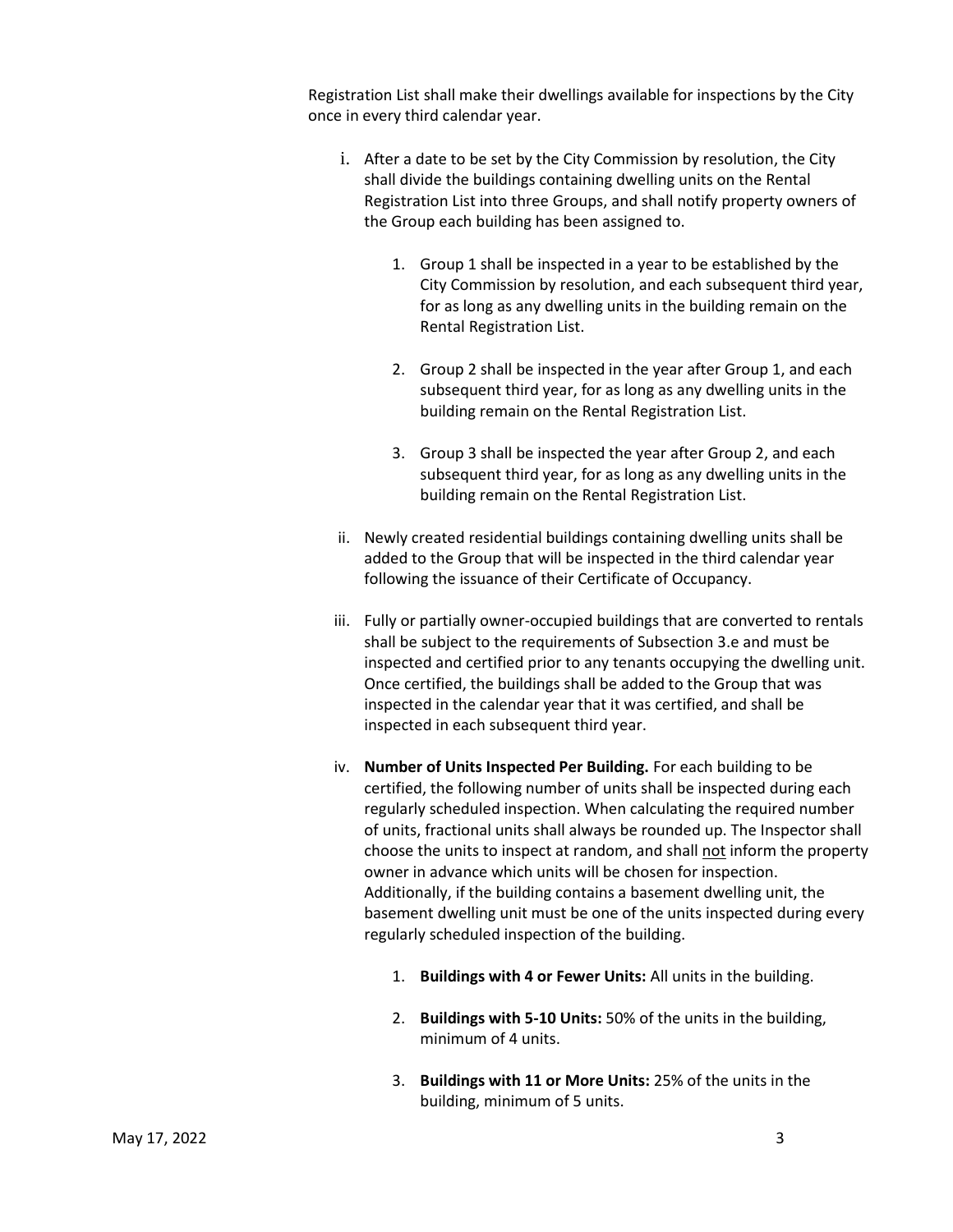- v. **Complaint-Based Supplemental Inspections.** A tenant may request a supplemental inspection of their unit at any time. In the event of a request for a supplemental inspection, the inspection shall take place within 60 days using the process and criteria described in Subsections c and d.
	- 1. Only the unit of the tenant making the request shall be inspected.
	- 2. If the unit passes the inspection, then the property owner shall be refunded 50% of the inspection fee.
	- 3. The regularly scheduled inspections on the three year cycle described in Subsection b.i shall be unaffected by a request for a supplemental inspection.
- c. **Certification Criteria.** The Planning Commission shall develop and adopt a list of inspection criteria. The list shall include "Life Safety" requirements that directly impact the life, safety, and welfare of the tenants, and "Quality of Life" requirements that do not impact safety, but are important for the comfortable enjoyment of the unit by the tenant. In order to be Certified, a unit must comply with all Life Safety requirements, and at least 80% of the Quality of Life requirements. The Planning Commission shall review the inspection criteria on an annual basis and make adjustments to the list as necessary.

## **d. Rental Certification Determination and Outcome.**

- i. **Good Standing.** If all of the Life Safety criteria and 80% of the Quality of Life criteria are met, in the opinion of the inspector, the City shall issue a Rental Certification Certificate to the building and shall designate the building as in "Good Standing" on the Rental Registration List. The criteria shall not be cumulative among units, but shall apply to each unit individually.
- ii. **Failure to Meet Criteria.** If ANY of the Life Safety criteria OR more than 20% of the Quality of Life criteria, are not met, in the opinion of the inspector, for any inspected dwelling unit, the inspector shall instruct the owner to make the necessary improvement within 7 days (for Life Safety issues) or 30 days (for Quality of Life issues). The property owner may choose which Quality of Life improvements to make to bring the unit up to 80% compliance. If the inspector determines that the work may reasonably take longer than that, the inspector may designate a different deadline. The inspector shall schedule a re-inspection on or soon after the deadline. If the improvements are made by the deadline, the City shall issue the Rental Certification Certificate and designate the building as in "Good Standing" on the Rental Registration List.
- iii. **Failure to Meet Improvement Deadline.** If required improvements are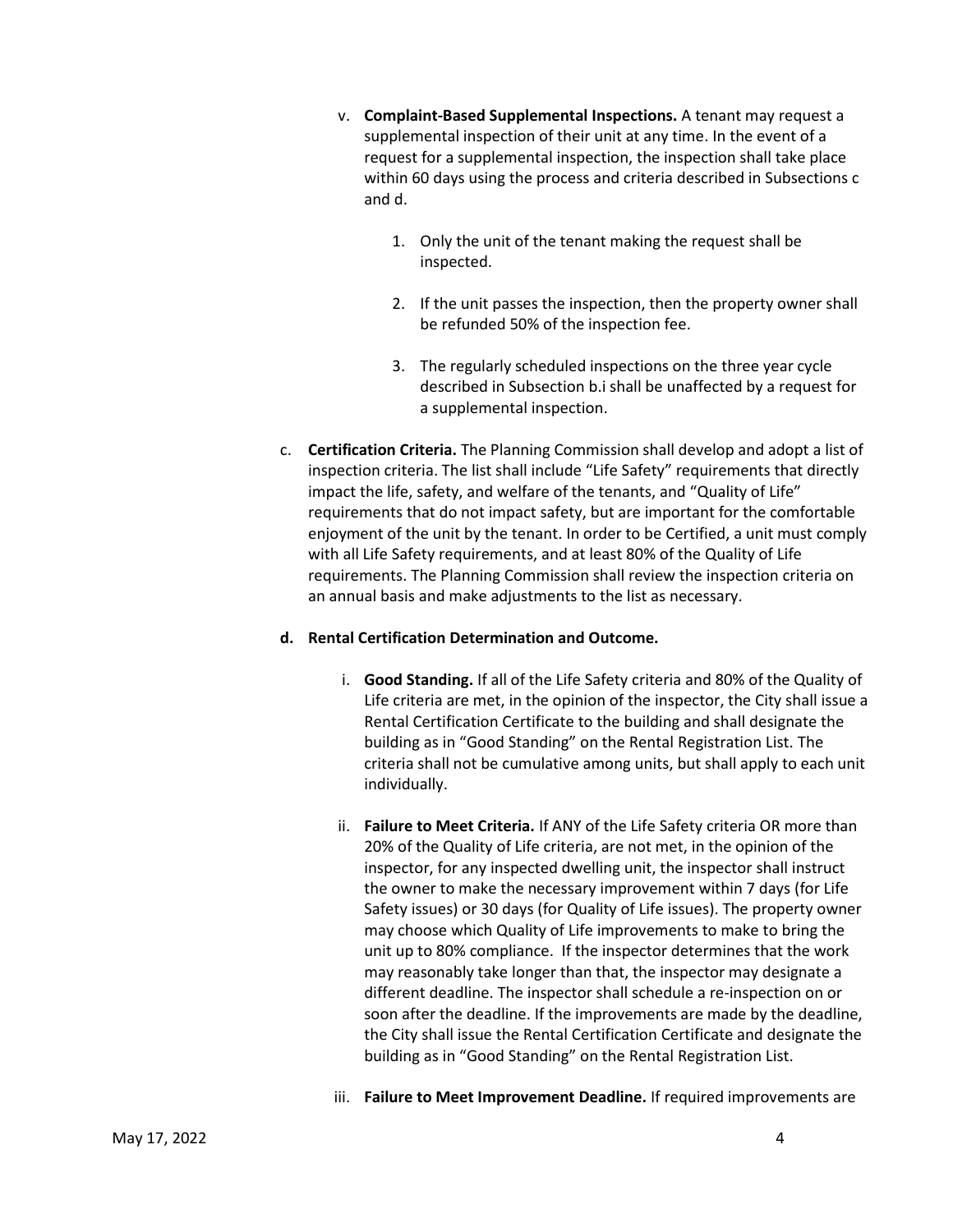not made by the deadline designated by the inspector, then the owner of the property shall be fined an amount to be set by the City Commission by resolution, and a new deadline shall be set for completion of the improvements. If that deadline is also missed, the owner of the property shall be fined double the amount of the first fine, a new deadline shall be set, and the City Attorney may begin proceedings to remove the tenants. Any further missed deadlines shall result in a fine of four times the amount of the first fine.

- **e. Appeals.** If an inspection requires improvements, the property owner may, within 21 days of receiving the inspection report, appeal the inspector's determination to the Planning Commission.
	- i. The fee for the appeal shall be set by the City Commission by resolution.
	- ii. Filing the appeal shall stay any deadline imposed by the inspector until after the Planning Commission hearing.
	- iii. The Planning Commission hearing shall take place no more than 60 days after the appeal is filed with the City.
	- iv. The Planning Commission shall hear evidence from both the inspector and the property owner, and shall either determine that the inspector's required improvement to the property is not necessary, or shall order the improvement completed, setting a new deadline under Subsection 3.d.ii.. In order for the Planning Commission to determine that an improvement is not necessary, both of the following criteria must be met:
		- **1.** The existing condition of the dwelling unit does not threaten the life, health, or safety of the tenant.
		- **2.** The improvement is not possible due to historic preservation requirements, potential damage to other parts of the unit or other dwelling units, or potential long term deterioration of the unit due to the impacts of the required improvement.
	- v. The outcome of re-inspection of a unit to determine if improvements required by an inspector or the Planning Commission have been satisfactorily completed may not be appealed to the Planning Commission. The ordered improvements must be completed to the satisfaction of the inspector.
	- vi. A determination by the Planning Commission that an improvement is not necessary shall not exempt the unit from the requirement to comply with that improvement at the next regularly scheduled inspection. However, the Planning Commission ruling shall exempt the unit from the requirement during any Supplemental Inspections.